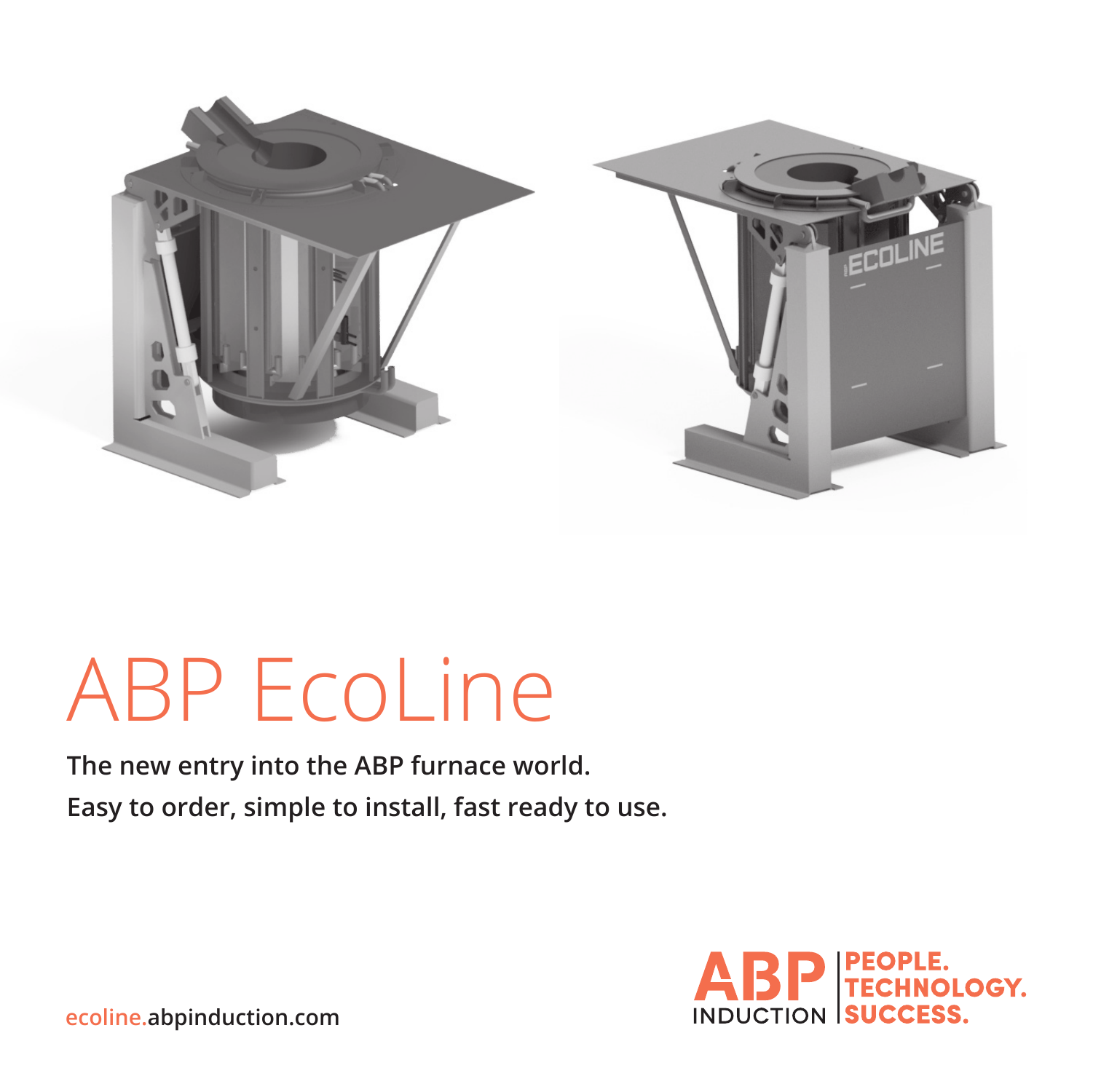### **THE ABP ECOLINE FURNACE SYSTEM -** Ready-to-use in three easy steps.

The new ABP EcoLine furnace system from ABP is your entry into the world of metal processing. Your company has never been quicker to get started. Long waiting times and high installation costs? Expensive equipment and costly service? Oversized furnaces with high energy consumption? Forget these scenarios: The new ABP EcoLine furnace system gets you ready to go in just a few steps.



simply purchase your desired equipment in the **ABP webshop**!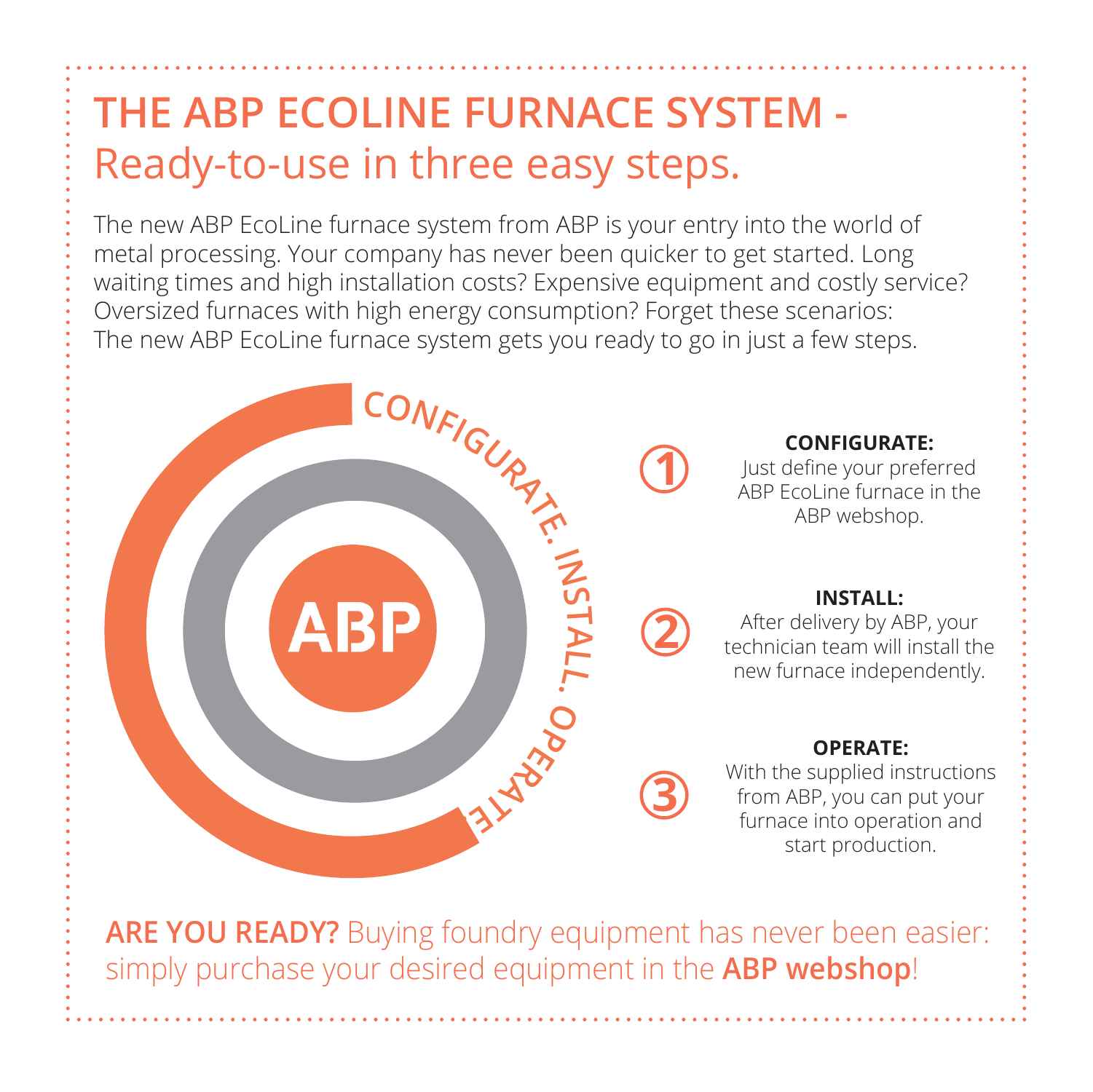#### **THE ABP ECOLINE** - few steps to launch, many advantages for your success.

With the ABP EcoLine furnace system, ABP Induction responds precisely to your wishes: quickly available and easy to commission, cost-effective to operate and to purchase. Your advantages at a glance:



More flexibility for small batches, with perfect furnace sizes, cost-effective installation and operation for a greater business success.



Installation and maintenance can be carried out by your technician team independently.

Detailed manuals for operation and maintenance, compiled by ABP experts.



Fit for purpose furnace system that is ease of use and ease of handling – for a fast point of entrance in the melting market.



Available immediately with short delivery times\*. Just plug and melt!



ABP group engineering in the development of the ABP EcoLine furnace system.